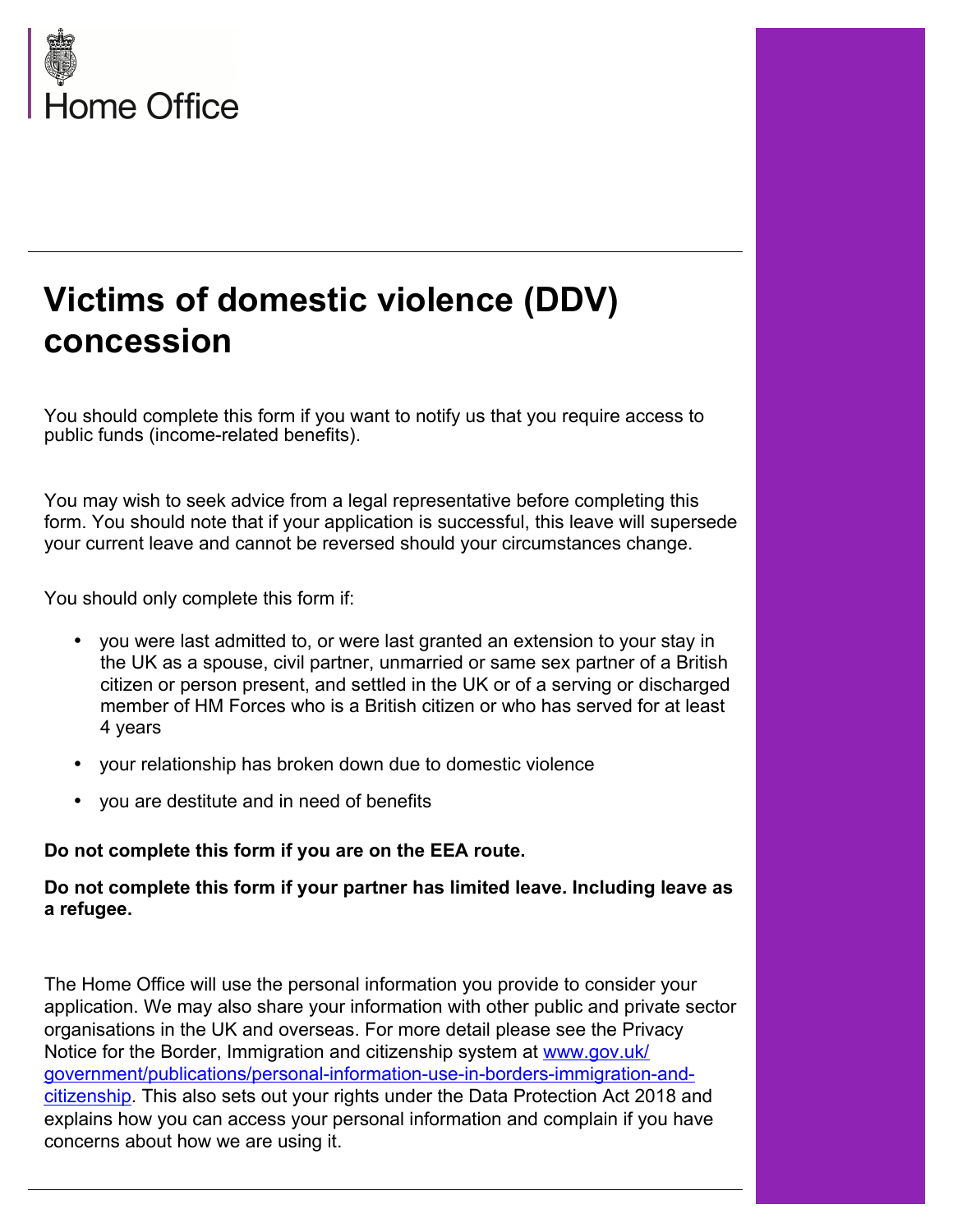You should complete this form if you want to notify us that you require access to public funds (incomerelated benefits), in order to find safe accommodation and support yourself before you apply for indefinite leave to remain. This is on the basis that you have been a victim of domestic violence.

We will consider whether you should be granted limited leave to allow you access to public funds.

You only need to complete this form if you need access to public funds **before** you submit your application.

This is **not** an application for indefinite leave to remain on the basis of domestic violence.

If you are granted leave with access to public funds, this will be for a **limited time of 3 months only**. This is to enable you to apply for access to public funds and it will replace your current period of leave to remain.

You should submit your application for indefinite leave to remain on the basis of domestic violence within this 3 month period. If you do not submit a further application within 3 months, any leave we grant you as a result of this notification will come to an end. This means you will be expected to leave the UK.

If you qualify under this concession and you are granted limited leave, this does not guarantee that your application for indefinite leave to remain will be successful.

If you decide not to apply for leave to remain for any reason, or you wish to discontinue your application, you must contact us immediately.

#### **Public funds (income related benefits)**

This is **not** an application for any specific benefit. If you are granted leave with access to public funds this does not guarantee your eligibility for any specific benefit. You will still need to apply to the Department of Work and Pensions (DWP), and will need to meet their entitlement conditions for access to public funds.

Please send this completed form by email to: [DomesticViolence2@homeoffice.gov.uk.](mailto:DomesticViolence2@homeoffice.gov.uk) This e-mail address is automated and is for applications only. Queries to this address will not be read.

Or post to:

DV Duty Officer Dept 81 UK Visas & Immigration The Capital Level 5 LIVERPOOL L3 9PP

**Please note postal notifications will take longer to process.**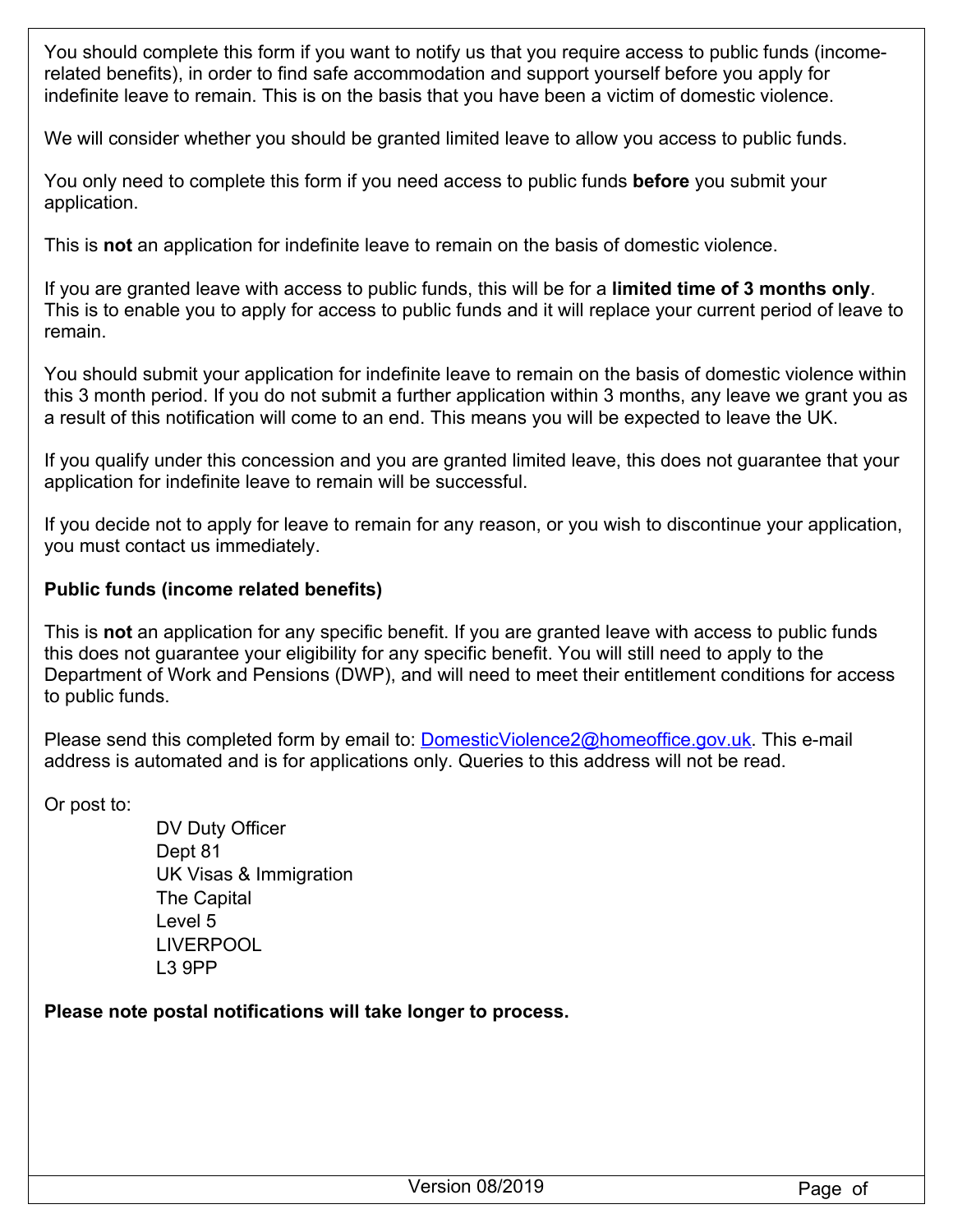## **Biometric residence permits (BRP)**

If you qualify for leave to remain in the UK for a period of 3 months, we will send you a letter giving information about enrolling your biometric information. That letter will allow you to enrol your biometric information without having to pay a fee.

If you have children under 16 who are included in this notification, they will also need to enrol their biometric information, in the presence of a responsible adult. If you cannot accompany your children when they have their fingerprints and photograph taken you must nominate a responsible adult who will accompany them. The accompanying adult will need to provide evidence of their identity and have a letter confirming that they are authorised to accompany the child.

If we grant you a period of leave to remain in the UK with access to public funds, we will issue you a biometric residence permit.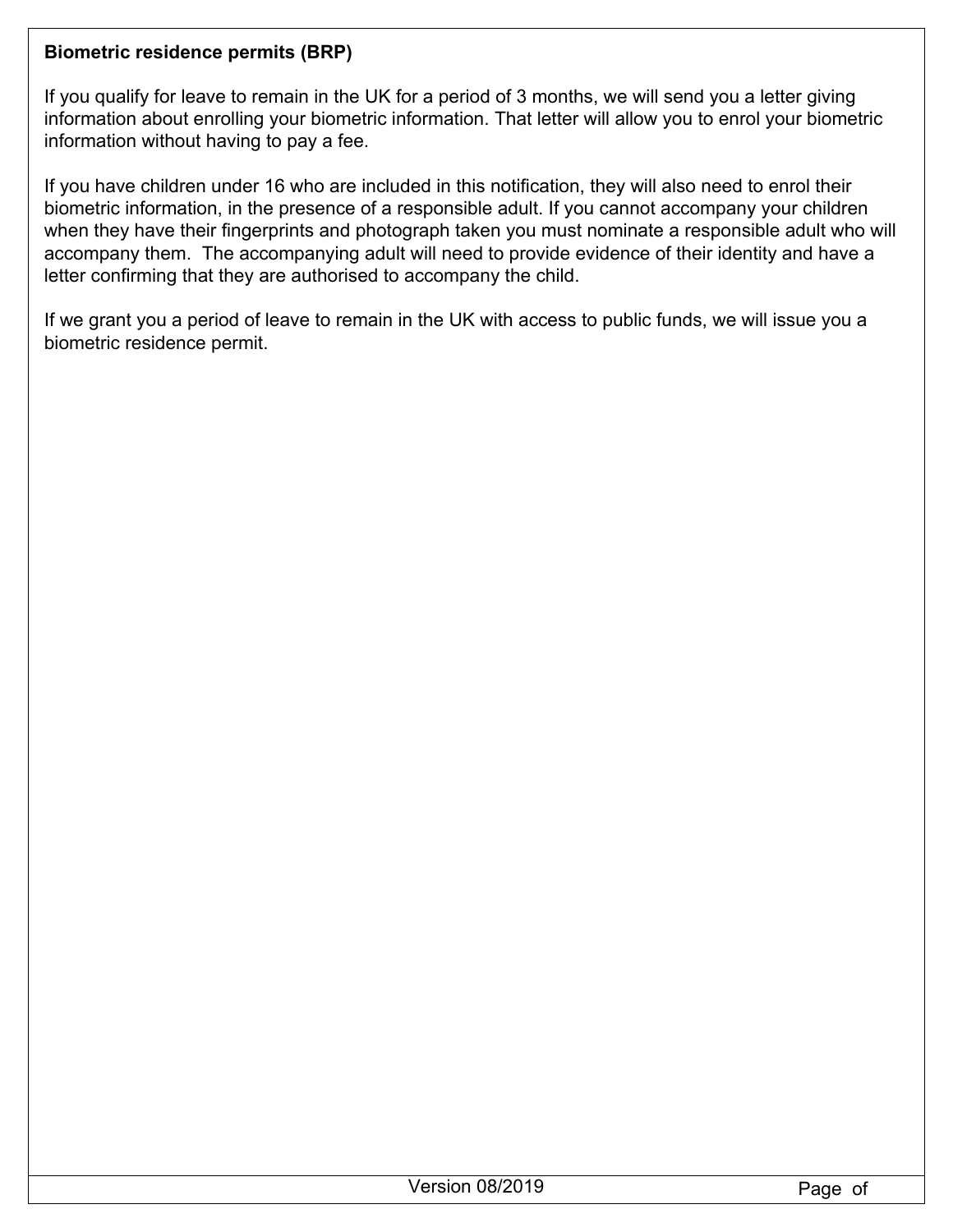|                       | Section 1: Your personal details                                                              |     |                        |     |         |
|-----------------------|-----------------------------------------------------------------------------------------------|-----|------------------------|-----|---------|
| Title:                |                                                                                               |     |                        |     |         |
| ∣Mr                   | <b>Miss</b>                                                                                   | Mrs | Ms                     | ∣Dr | Other   |
| Name:                 |                                                                                               |     |                        |     |         |
|                       |                                                                                               |     |                        |     |         |
| Surname:              |                                                                                               |     |                        |     |         |
|                       |                                                                                               |     |                        |     |         |
|                       | What is your maiden name, name used on visa or any other names that you have been known by if |     |                        |     |         |
| different from above: |                                                                                               |     |                        |     |         |
|                       |                                                                                               |     |                        |     |         |
|                       | Current address (we cannot issue biometric residence permits to a PO Box address):            |     |                        |     |         |
| House number or name: |                                                                                               |     |                        |     |         |
| Street name:          |                                                                                               |     |                        |     |         |
| Town/city:            |                                                                                               |     |                        |     |         |
| County:               |                                                                                               |     |                        |     |         |
| Country:              |                                                                                               |     |                        |     |         |
| Postcode:             |                                                                                               |     |                        |     |         |
|                       |                                                                                               |     |                        |     |         |
|                       | Marital address (where your spouse lives if different to the address above):                  |     |                        |     |         |
| House number or name: |                                                                                               |     |                        |     |         |
| Street name:          |                                                                                               |     |                        |     |         |
| Town/city:            |                                                                                               |     |                        |     |         |
| County:               |                                                                                               |     |                        |     |         |
| Country:              |                                                                                               |     |                        |     |         |
| Postcode:             |                                                                                               |     |                        |     |         |
|                       |                                                                                               |     |                        |     |         |
|                       | On what date did the relationship break down / you stopped living together?                   |     |                        |     |         |
|                       |                                                                                               |     |                        |     |         |
|                       |                                                                                               |     | <b>Version 08/2019</b> |     | Page of |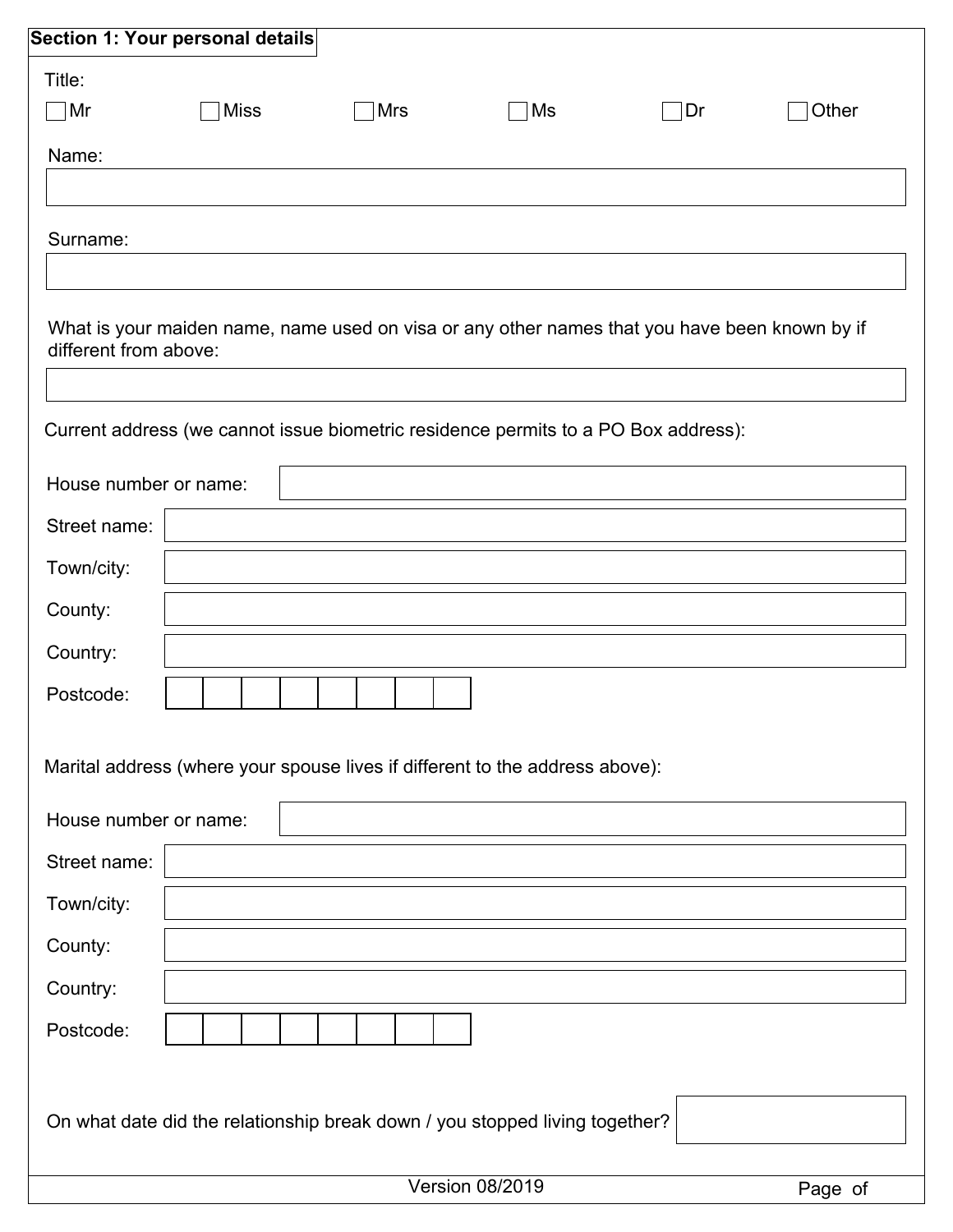| Please provide further details as to how you have supported yourself since the breakdown of your |  |
|--------------------------------------------------------------------------------------------------|--|
| relationship:                                                                                    |  |

Which country did you apply for a visa from?

Home Office reference number (if possible):

| and the contract of the contract of the contract of the contract of the contract of the contract of the contract of<br>the contract of the contract of the contract of the contract of the contract of the contract of the contract of<br>and the contract of the contract of the contract of the contract of the contract of the contract of<br>the contract of the contract of the contract of the contract of the contract of<br>the contract of the contract of the contract of the contract of the contract of the contract of the contract of<br>the contract of the contract of the contract of the contract of the contract of |  |  |  |  |  |  |  |  |  |  |  |  |  |
|----------------------------------------------------------------------------------------------------------------------------------------------------------------------------------------------------------------------------------------------------------------------------------------------------------------------------------------------------------------------------------------------------------------------------------------------------------------------------------------------------------------------------------------------------------------------------------------------------------------------------------------|--|--|--|--|--|--|--|--|--|--|--|--|--|
|                                                                                                                                                                                                                                                                                                                                                                                                                                                                                                                                                                                                                                        |  |  |  |  |  |  |  |  |  |  |  |  |  |
|                                                                                                                                                                                                                                                                                                                                                                                                                                                                                                                                                                                                                                        |  |  |  |  |  |  |  |  |  |  |  |  |  |

Your passport or travel document number (if possible):

Your date of birth:

Name of your spouse/partner:

Spouse/partner's date of birth? (If known):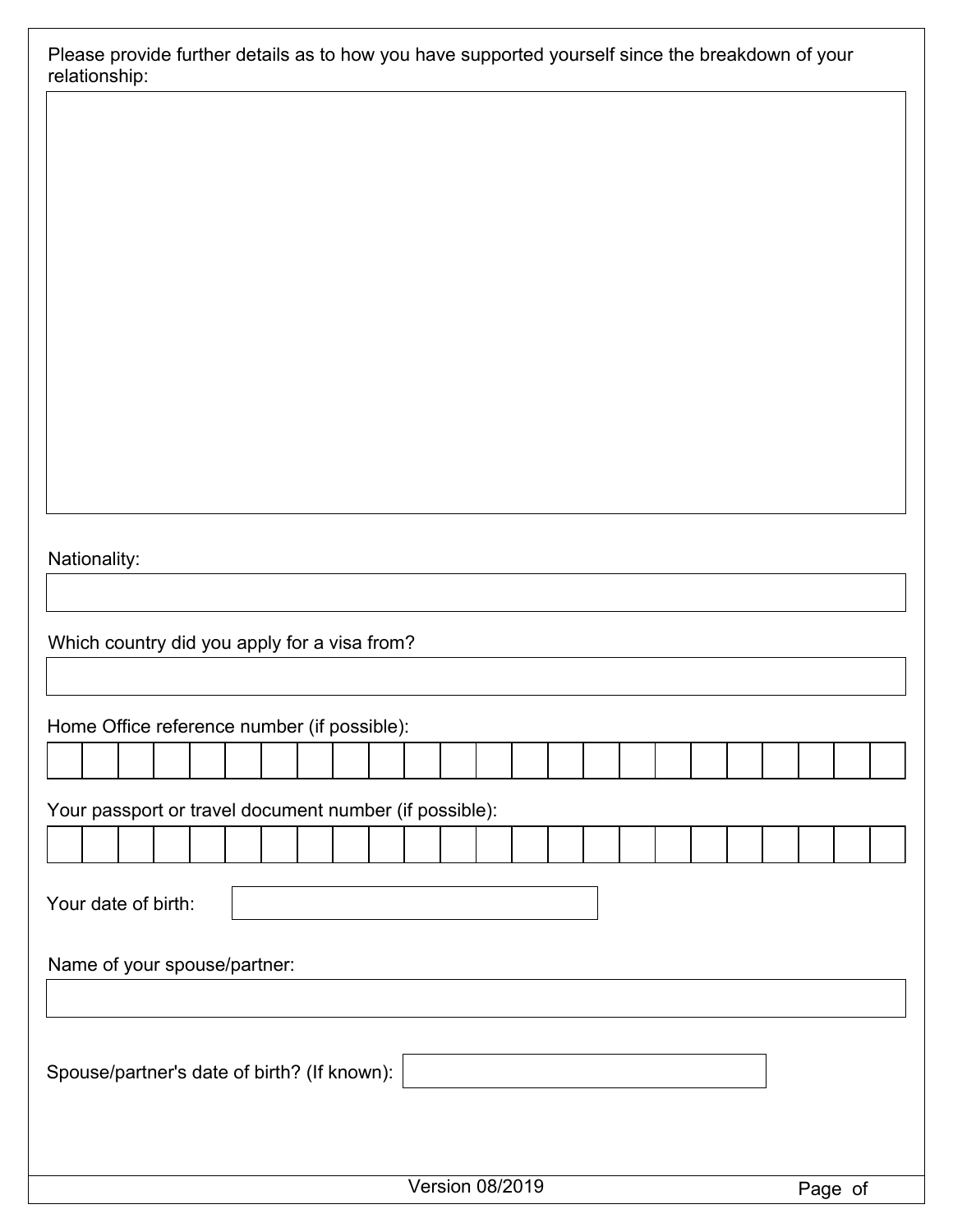| Please answer the following questions if your last grant of leave was as the partner of a serving or<br>discharged member of the HM forces. |
|---------------------------------------------------------------------------------------------------------------------------------------------|
| Is your spouse/partner a serving or discharged member of HM forces?<br>$\bigcap$ Yes<br> No                                                 |
| If your spouse/ partner is or was a member of the armed forces, is he or she a British citizen?<br>No<br>$\bigcap$ Yes                      |
| If not, please give the date when your spouse/partner joined HM<br>forces.                                                                  |
| If your spouse/partner is no longer serving, please give the date<br>of discharge.                                                          |
| Biometric residence permit details (if possible):                                                                                           |
| Name in which you applied for a Biometric Residence Permit:                                                                                 |
| Date on which and place where fingerprints were taken:                                                                                      |
|                                                                                                                                             |
|                                                                                                                                             |
|                                                                                                                                             |
|                                                                                                                                             |
|                                                                                                                                             |
|                                                                                                                                             |

Version 08/2019 Page of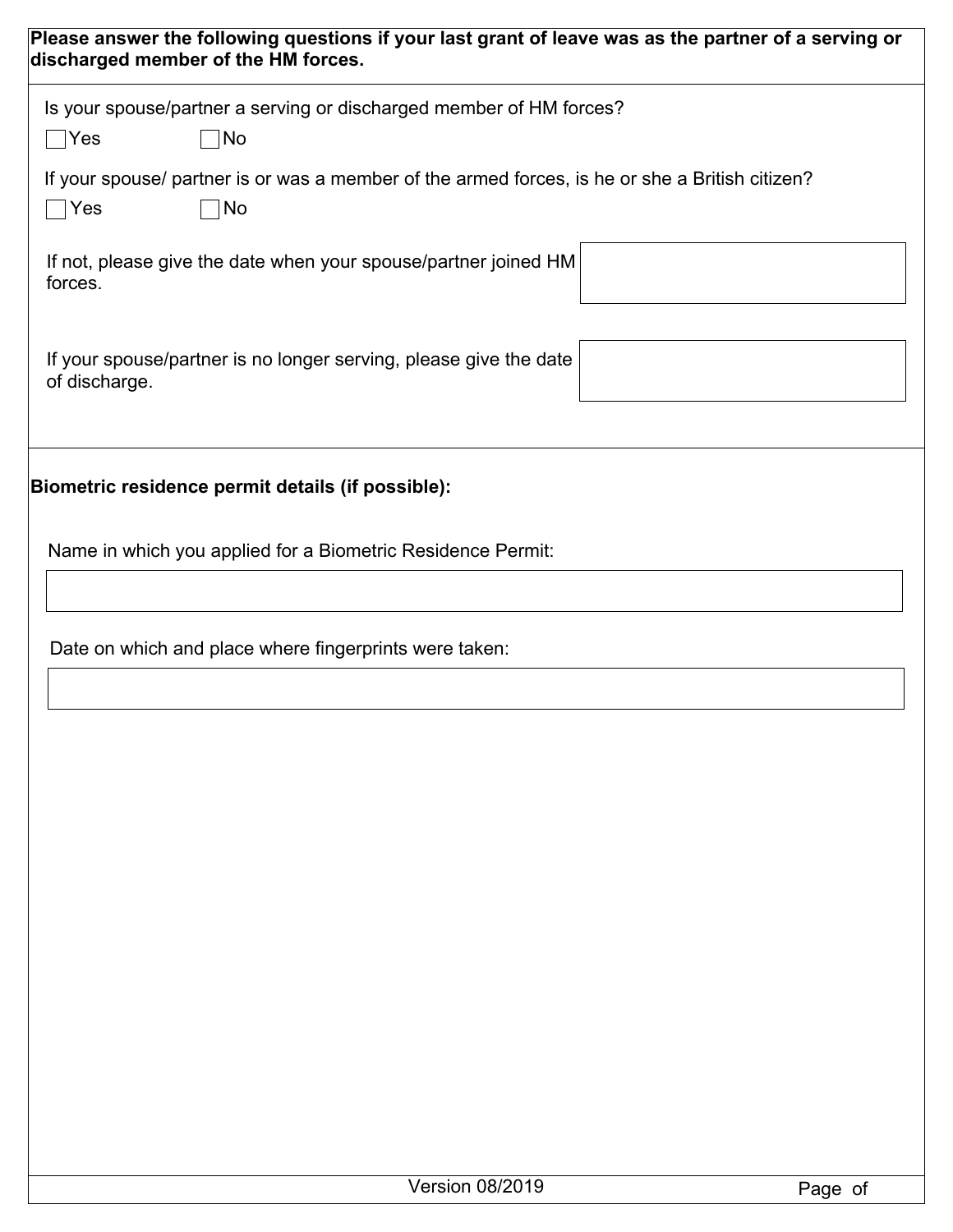# Version 08/2019 **Page of Section 2: Dependants** If you intend to apply to the Department for Work and Pensions (DWP) for access to public funds benefits for children under the age of 18 living with you in the UK, please complete this section. Name: Place of birth: Date of birth:  $\vert$  Sex:  $\Box$  Male Nationality: Home Office reference number (if possible): In which country was the biometric residence permit was applied for: Date and location of where fingerprints were taken:  $\Box$  Female **Dependant 1** Name: Place of birth: Date of birth: Sex: Male Nationality: Home Office reference number (if possible): In which country was the biometric residence permit was applied for: Date and location of where fingerprints were taken:  $\Box$  Female **Dependant 2 If you have more than 2 dependants, please provide details on a separate sheet of paper.**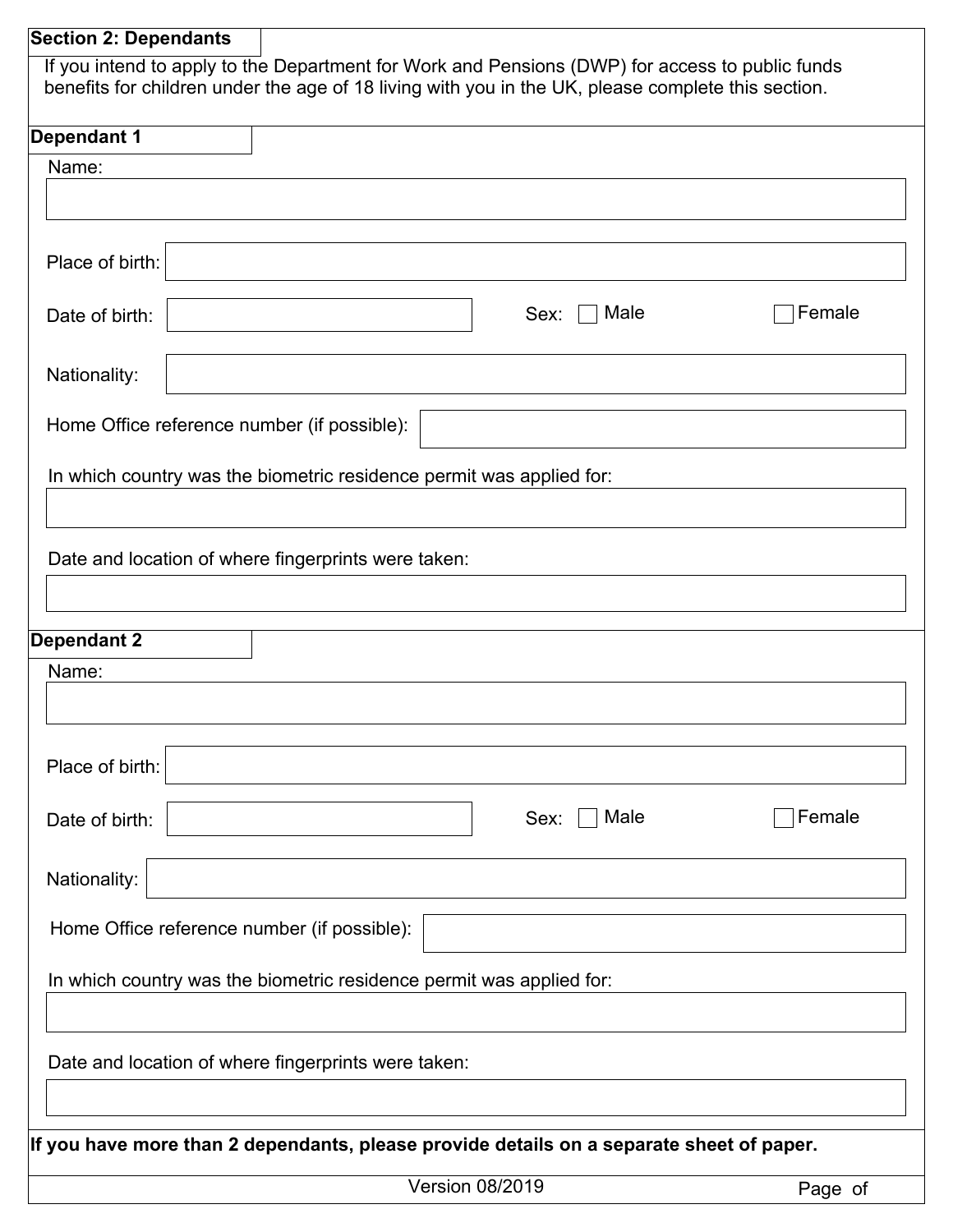| <b>Section 3: Your representative</b> |                                                                                                                                                      |                                                                                                                                                                |     |         |  |  |  |  |  |
|---------------------------------------|------------------------------------------------------------------------------------------------------------------------------------------------------|----------------------------------------------------------------------------------------------------------------------------------------------------------------|-----|---------|--|--|--|--|--|
|                                       |                                                                                                                                                      | If you have a representative you would like us to speak to please complete this section.                                                                       |     |         |  |  |  |  |  |
| refuge or advice agency?              |                                                                                                                                                      | Do you give the Home Office permission to contact you via an immigration advisor,                                                                              | Yes | No      |  |  |  |  |  |
| Name of the company:                  |                                                                                                                                                      |                                                                                                                                                                |     |         |  |  |  |  |  |
|                                       |                                                                                                                                                      |                                                                                                                                                                |     |         |  |  |  |  |  |
|                                       |                                                                                                                                                      |                                                                                                                                                                |     |         |  |  |  |  |  |
| Address:                              |                                                                                                                                                      |                                                                                                                                                                |     |         |  |  |  |  |  |
| House number or name:                 |                                                                                                                                                      |                                                                                                                                                                |     |         |  |  |  |  |  |
| Street name:                          |                                                                                                                                                      |                                                                                                                                                                |     |         |  |  |  |  |  |
| Town/city:                            |                                                                                                                                                      |                                                                                                                                                                |     |         |  |  |  |  |  |
| County:                               |                                                                                                                                                      |                                                                                                                                                                |     |         |  |  |  |  |  |
| Country:                              |                                                                                                                                                      |                                                                                                                                                                |     |         |  |  |  |  |  |
| Postcode:                             |                                                                                                                                                      |                                                                                                                                                                |     |         |  |  |  |  |  |
| Email:                                |                                                                                                                                                      |                                                                                                                                                                |     |         |  |  |  |  |  |
|                                       |                                                                                                                                                      |                                                                                                                                                                |     |         |  |  |  |  |  |
|                                       |                                                                                                                                                      | Are you content for us to send information to the address you have provided?                                                                                   | Yes | No      |  |  |  |  |  |
|                                       |                                                                                                                                                      | Do you intend to make an application for indefinite leave to remain using a<br>SET(DV) form on the basis that you have suffered domestic violence?             | Yes | No      |  |  |  |  |  |
| accommodation and food).              |                                                                                                                                                      | Are you destitute? (destitution means that you have no access to funds or are<br>reliant on a third party to pay for your essential living costs such as basic | Yes | No      |  |  |  |  |  |
| remain application?                   |                                                                                                                                                      | Do you need access to income based public funds in order to pay for your<br>accommodation and support for you while you make your indefinite leave to          | Yes | No      |  |  |  |  |  |
|                                       | Please answer all the questions on this form. If you do not fully complete the form we may return<br>your form and this will delay your application. |                                                                                                                                                                |     |         |  |  |  |  |  |
|                                       |                                                                                                                                                      | <b>Version 08/2019</b>                                                                                                                                         |     | Page of |  |  |  |  |  |